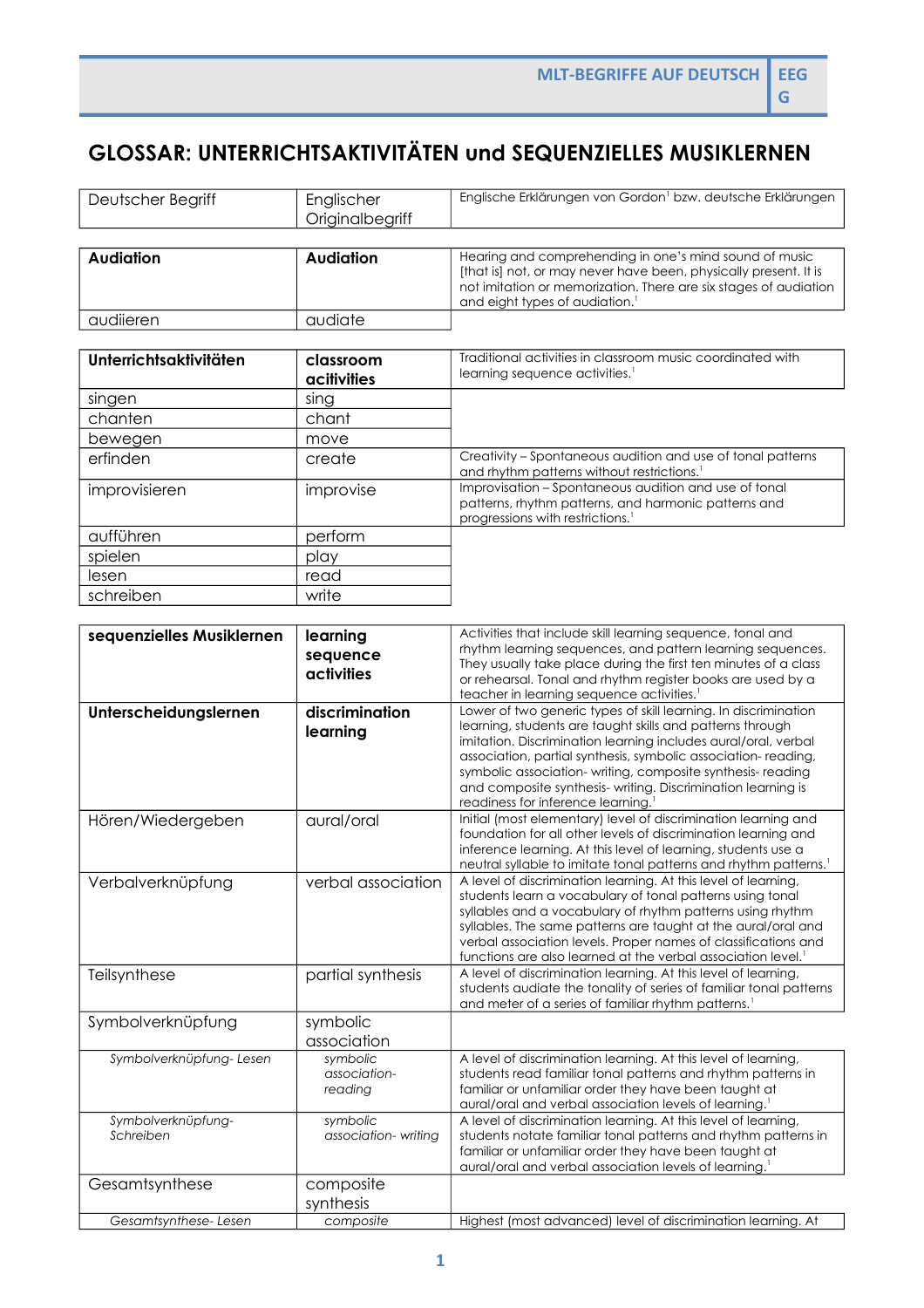**MLT-BEGRIFFE AUF DEUTSCH EEG**

**G**

|                                                                                       | synthesis-reading                           | this level of learning, students learn to read comprehensively,<br>using tonal syllables and rhythm syllables, series of tonal<br>patterns, and series of rhythm patterns taught at lower levels<br>of learning. <sup>1</sup>                                                                                                                                                                                                                                                                                                                                                                                                                                                                                                                                                                |
|---------------------------------------------------------------------------------------|---------------------------------------------|----------------------------------------------------------------------------------------------------------------------------------------------------------------------------------------------------------------------------------------------------------------------------------------------------------------------------------------------------------------------------------------------------------------------------------------------------------------------------------------------------------------------------------------------------------------------------------------------------------------------------------------------------------------------------------------------------------------------------------------------------------------------------------------------|
| Gesamtsynthese-Schreiben                                                              | composite<br>synthesis-writing              | Highest (most advanced) level of discrimination learning. At<br>this level of learning, students learn to notate<br>comprehensively, using tonal syllables and rhythm syllables,<br>series of tonal patterns, and series of rhythm patterns taught at<br>lower levels of learning. <sup>1</sup>                                                                                                                                                                                                                                                                                                                                                                                                                                                                                              |
| Inferenzlernen                                                                        | inference<br>learning                       | Higher of two generic types of skill learning. In inference<br>learning students are guided by the teacher to learn skills and<br>tonal and rhythm patterns by teaching themselves. Students<br>are not taught by imitation in inference learning. Inference<br>learning includes generalization- aural/oral, generalization-<br>verbal, generalization-symbolic, creativity/improvisation-<br>aural/oral, creativity/improvisation-symbolic, theoretical<br>understanding- aural/oral, theoretical understanding-verbal,<br>and theoretical understanding-symbolic. <sup>1</sup><br>Inferenz: aufbereitetes Wissen, das aufgrund von logischen<br>Schlussfolgerungen gewonnen wurde (Duden)<br>Inferenzlernen beinhaltet die Aspekte Transfer und<br>Schlussfolgerung. (EEGG Arbeitsgruppe) |
| Generalisieren /<br>Verallgemeinern                                                   | generalization                              | Für diese Stufe der Lernsequenz sind derzeit beide Begriffe<br>(Generalisieren, Verallgemeinern) gleichwertig in Gebrauch,<br>eine endgültige Entscheidung ist noch nicht gefallen.                                                                                                                                                                                                                                                                                                                                                                                                                                                                                                                                                                                                          |
| Generalisieren-<br>Hören/Wiedergeben<br>bzw.<br>Verallgemeinern-<br>Hören/Wiedergeben | generalization-<br>aural/oral               | First (most elementary) level of inference learning. At this and<br>all other levels of inference learning, students audiate familiar<br>and unfamiliar tonal patterns and rhythm patterns in unfamiliar<br>order. The aural/oral level of discrimination learning is direct<br>readinesses for generalization- aural/oral inference learning. <sup>1</sup>                                                                                                                                                                                                                                                                                                                                                                                                                                  |
| Generalisieren-<br>Verbalverknüpfung<br>bzw.<br>Verallgemeinern-<br>Verbalverknüpfung | generalization-<br>verbal                   | One level of inference learning. At this level of learning,<br>students verbally associate and synthesize familiar and<br>unfamiliar tonal patterns and rhythm patterns in unfamiliar<br>order. The verbal association and partial levels of<br>discrimination learning are direct readinesses for<br>generalization- verbal inference learning. <sup>1</sup>                                                                                                                                                                                                                                                                                                                                                                                                                                |
| Generalisieren-<br>Symbolverknüpfung<br>bzw.<br>Verallgemeinern-<br>Symbolverknüpfung | generalization-<br>symbolic                 | One level of inference learning. At this level of learning,<br>students read and notate familiar and unfamiliar tonal<br>patterns and rhythm patterns in unfamiliar order. The symbolic<br>association and composite synthesis levels of discrimination<br>learning are direct readinesses for generalization-symbolic<br>inference learning. <sup>1</sup>                                                                                                                                                                                                                                                                                                                                                                                                                                   |
| Erfinden/Improvisieren                                                                | creativity/<br>improvisation                |                                                                                                                                                                                                                                                                                                                                                                                                                                                                                                                                                                                                                                                                                                                                                                                              |
| Erfinden/Improvisieren-<br>Hören/Wiedergeben                                          | creativity/<br>improvisation-<br>aural/oral | One level of inference learning. Creativity/improvisation takes<br>place with verbal association (using tonal syllables to perform<br>tonal patterns and rhythm syllables to perform rhythm<br>patterns) or without verbal association (using a neutral syllable<br>to perform tonal patterns and to perform rhythm patterns). At<br>this level of learning, students create and improvise using<br>familiar patters, those imitated in discrimination learning, and<br>unfamiliar patterns. <sup>1</sup>                                                                                                                                                                                                                                                                                    |
| theoretisches Verstehen                                                               | theoretical<br>understanding                | Highest level of inference learning. Theoretical understanding<br>includes three subparts: aural/oral, verbal and symbolic. At<br>this level of learning, students learn theoretical information,<br>such as pitch letter-names of lines and spaces of the staff and<br>time-value of notes as they work with familiar and unfamiliar<br>tonal patterns and rhythm patterns in unfamiliar order. At<br>previous levels of learning, "what" and "when" are<br>emphasized. "Why" is emphasized at the theoretical<br>understanding level of learning. <sup>1</sup>                                                                                                                                                                                                                             |